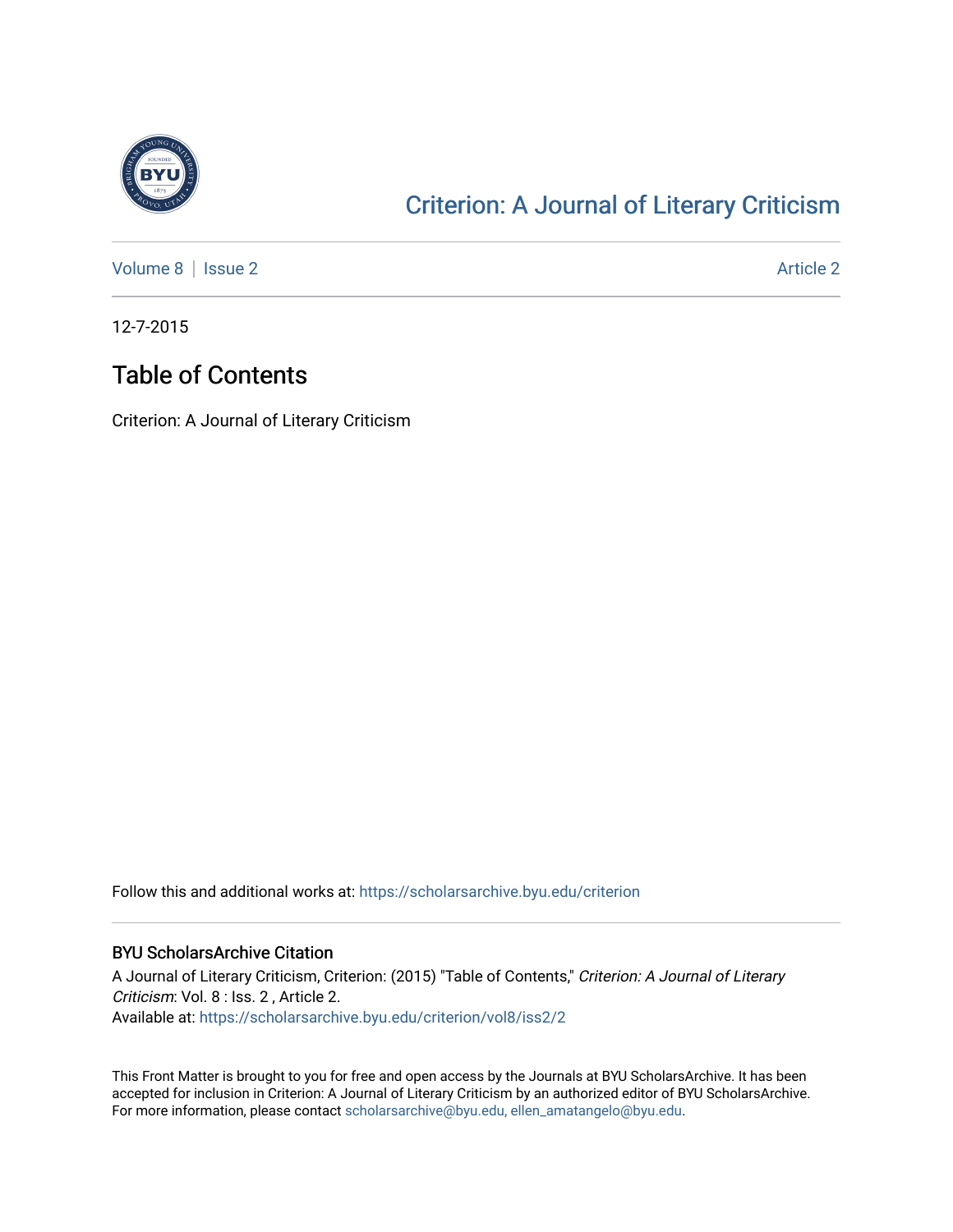# Contents

ii [Editors' Note](#page-0-0)

*Kristen Soelberg & Chelsea Lee*

[1](#page-0-0) Eve Transcending Demeaned The Construct of Female Gender in *Paradise Lost*

*Jillie Orth Reimer*

# 1[0](#page-0-0) "I Could Do with Less Caressing"

Sexual Abuse in *The Tenant of Wildfell Hall*

*Andrew Doub*

#### 1[9](#page-0-0) Kierkegaard's Aesthetic Life View in Elliott Smith's *Either/Or*

*Camille Richey*

# 3[1](#page-0-0) "My Wonderful and Less Than"

The Inadequacy and Necessity of Metaphor in Szybist's *Incarnadine*

*Katherine Snow Nelson*